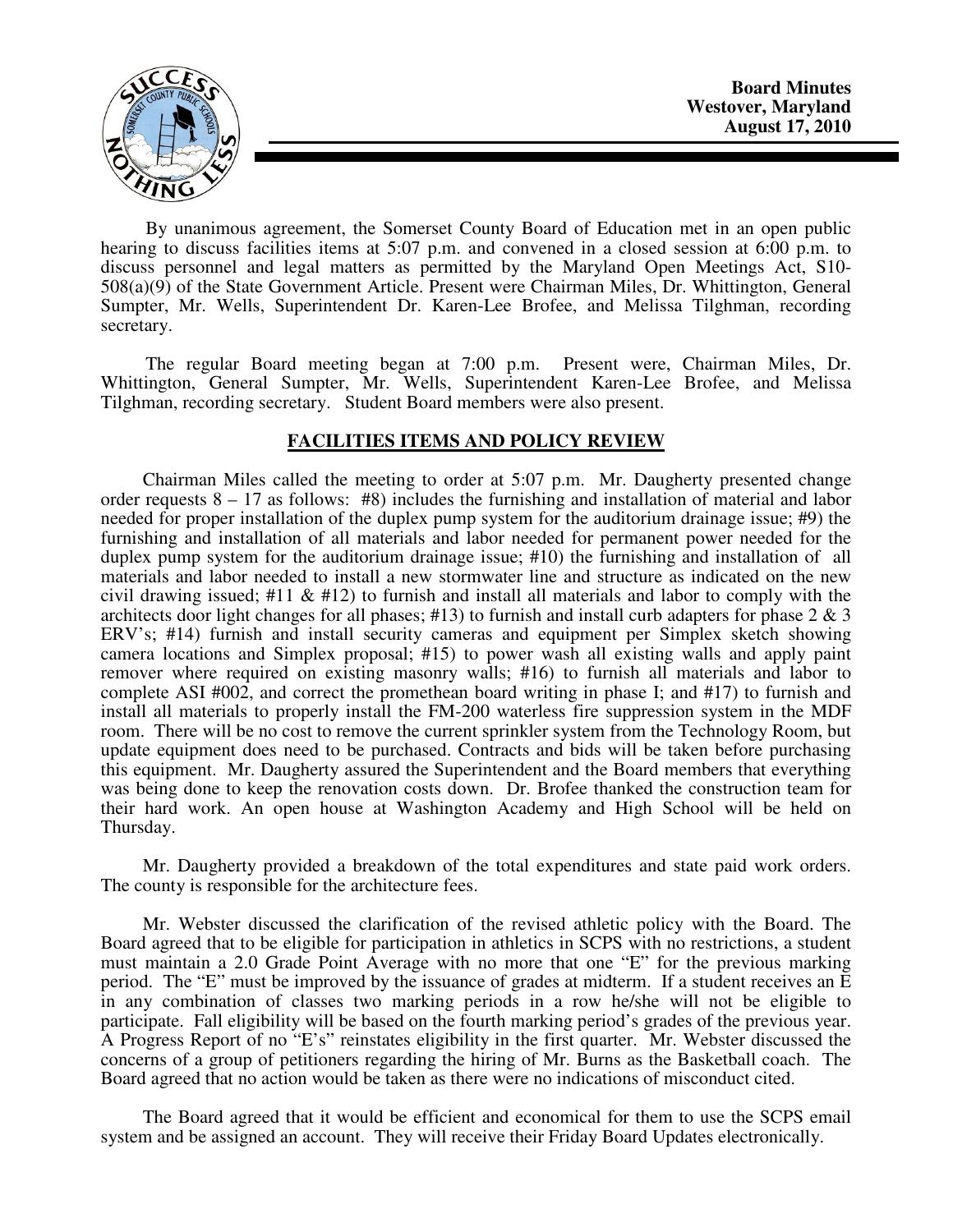The Board agreed that the Out of County School request policy would remain the same with no changes.

 The Superintendent discussed the ordering and focus of the agenda with the Board members. The Board stated that the school reports should be pertinent and data filled. The Board discussed attending events at the schools. Dr. Brofee suggested that dates could be set for them to talk with parents at the PTO meetings, Exhibitions, Math Nighs, etc. They unanimously agreed to eliminate the presentation of school reports and move to attending school functions. Student achievement recognition will always be welcomed on the agenda.

 The Board granted the Superintendent's request to post a clear channel billboard highlighting SCPS testing achievements.

 Dr. Brofee updated the Board on Mr. Ward's request to review personnel records and the \$161.00 billed to the ACLU. It was moved by General Sumpter, seconded by Mr. Wells and passed to vote in favor of waiving the \$161.00 charge to the ACLU. The vote was unanimous.

 It was moved by Dr. Whittington seconded by Mr. Wells and passed to adjourn to the open work session and enter into the closed session.

## **REGULAR SESSION AGENDA**

#### **1. Call to Order**

The meeting was called to order by Chairman Miles at 7:11 p.m.

#### **2. Roll Call**

The roll was called by Melissa Tilghman indicating that four Board members and the Superintendent were present. Chairman Miles asked for a moment of silence for Vice Chairman Stan Pruitt.

### **3. Nomination and Election of Vice Chairman**

It was moved by General Sumpter, seconded by Dr. Whittington and passed to approve the nomination and acceptance of Mr. Wells as the Vice Chairman of the Board.

### **4. Declaration of Quorum**

It was declared that a quorum was present.

### **5. Pledge of Allegiance**

Chairman Miles led the Board in the Pledge of Allegiance.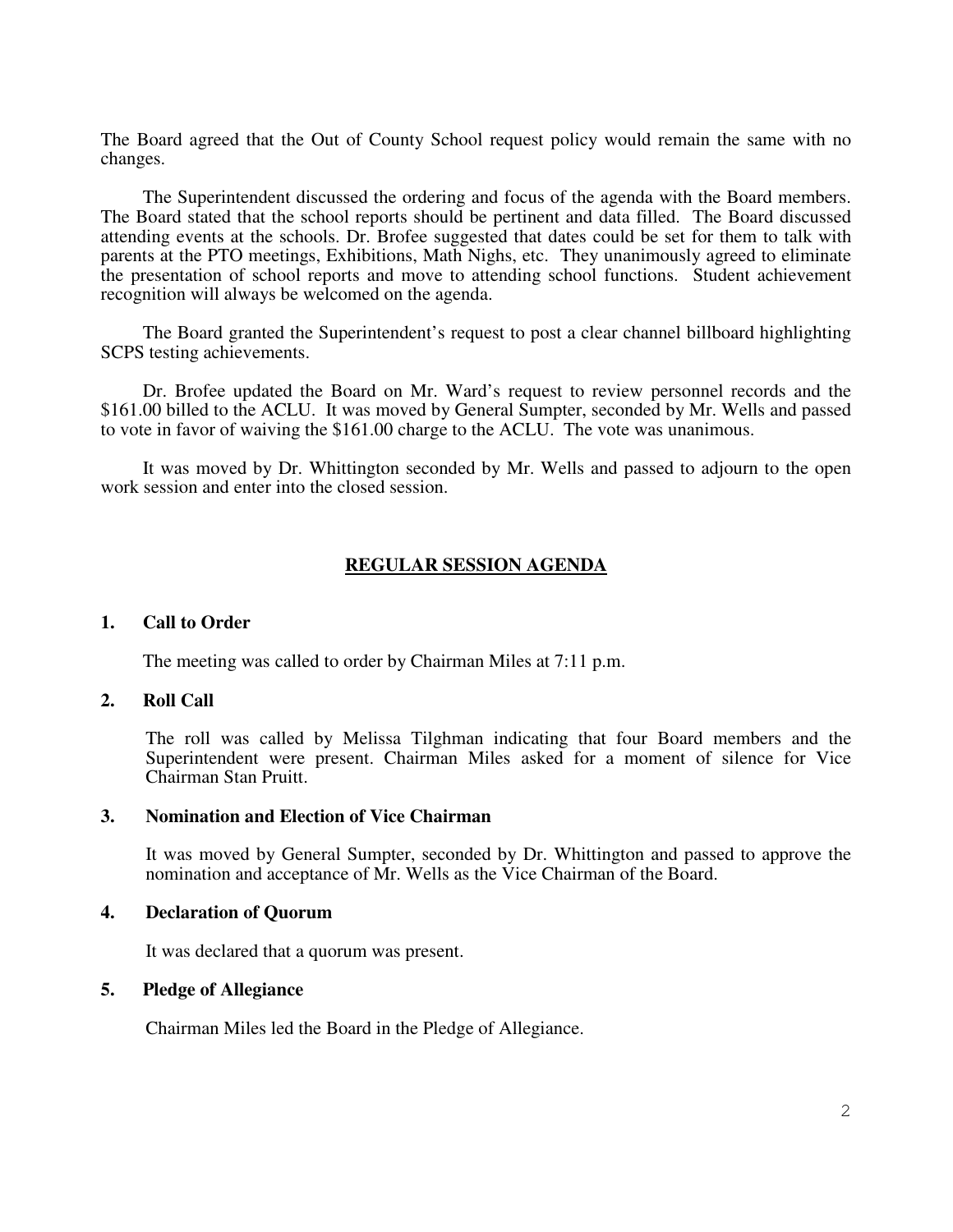## **6. Approval of Minutes**

A motion was called for by Chairman Miles, moved by General Sumpter, seconded by Dr. Whittington and passed to approve the minutes of June 01, 2010 and June 15, 2010. The motion was carried unanimously.

# **7. Adoption of Agenda**

 It was moved by Mr. Wells, seconded by General Sumpter and passed to adopt the amended agenda. Item 13-E (Capital Improvement Plan) will be delayed until the September Board meeting. The vote was unanimous.

# **8. Introduction of Student Board Members**

The student board members introduced themselves to the Board Members.

# **9. Graduate Recognition**

Ms. McLaughlin presented a diploma to a Crisfield High School student who recently passed the HSA Bridge Project. The Board congratulated the student on a job well done.

## **10. Public Participation**

There was no public participation to report.

### **11. Energy Star Plaques**

Mr. Daugherty called upon Mr. Todd to pass out plaques. All schools received an award except Princess Anne Elementary School who did not have enough savings. Somerset County Public Schools have saved over \$600,000 since the Energy Savings Program was initiated.

# **12. Old Business**

### **Human Resources**

### **Job Description**

It was moved General Sumpter, seconded by Vice Chairman Wells and passed to approve the revised Maintenance Courier/Custodial Trainer job description. The vote was unanimous.

# **Facilities**

### **Change Order Requests**

It was moved by Dr. Whittington, seconded by General Sumpter, and passed to approve Mr. Daugherty's change order requests presented during the open work session. The vote was unanimous.

# **Policy #200-18, Transportation Policy**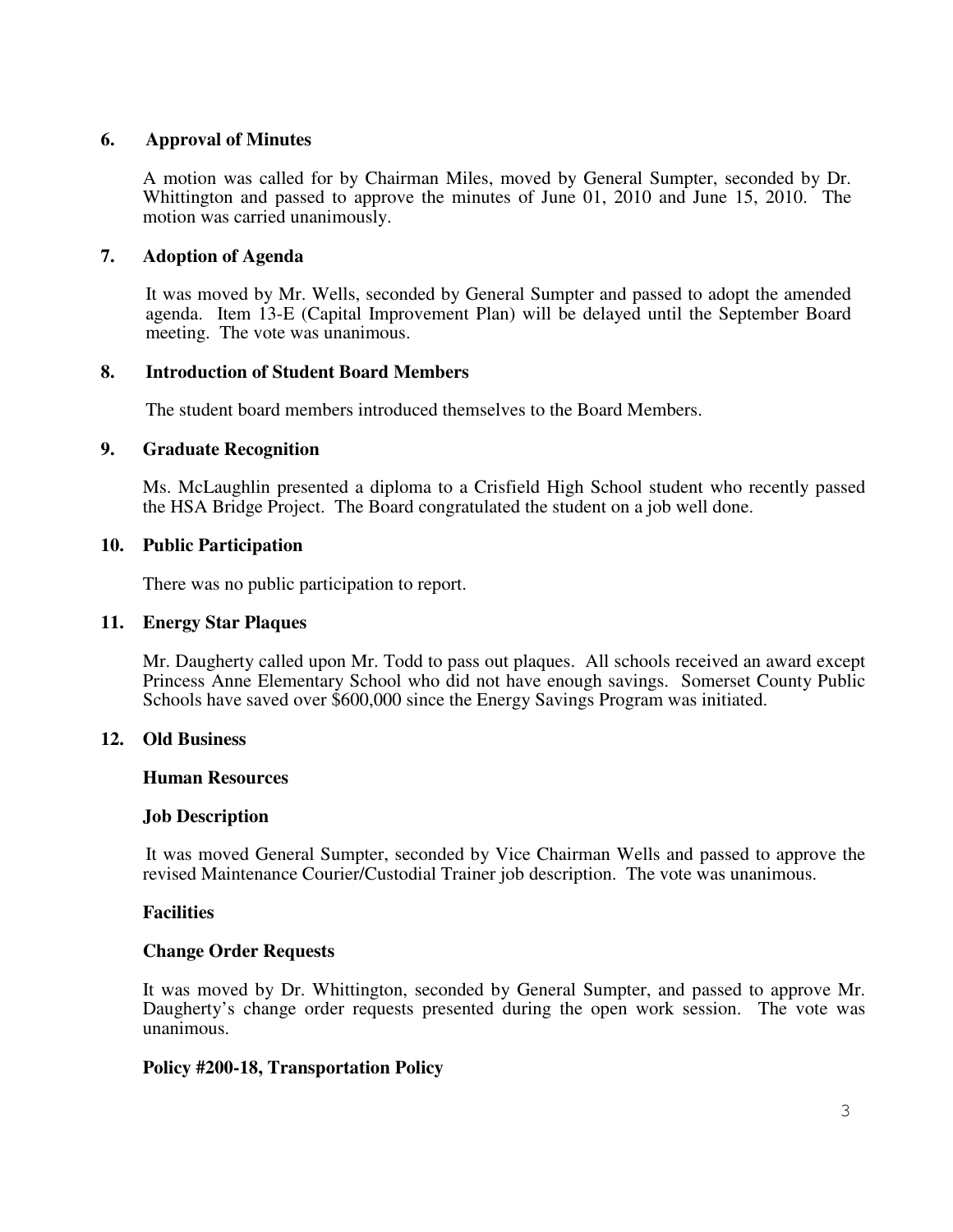A motion was called for by Chairman Miles, moved by Vice Chairman Wells, seconded by Dr. Whittington and passed to approve the revised Transportation Policy, #200-18. The vote was unanimous.

## **13. New Business**

### **A. Finance**

## **Monthly Finance Report**

Ms. Miller presented the Monthly Finance report to the Board. The Board members thanked her for the report.

## **Category Transfer Request**

It was moved by Vice Chairman Wells, seconded by General Sumpter and passed to approve Ms. Miller's Category Transfer Request. The vote was unanimous.

### **Food Service Report**

Ms. Miller presented the Food Service report to the Board and informed the Board that the deficit of the food service budget continues to increase and is currently over \$82,000. Increasing student lunch prices is not currently an option. Chairman Miles questioned the presented lunch deficits that were broken down by school. Dr. Whittington suggested that Ms. Riggins compare salaries in relation to food output and preparing.

### **B. Technology**

# **Approval of Lease Agreement for 1:1 Laptop Program**

It was moved by General Sumpter, seconded by Dr. Whittington and passed approve the Dell Lease Agreement of the 1:1 laptops to be issued to  $8<sup>th</sup>$  and  $9<sup>th</sup>$  grade students. General Sumpter questioned the cost of the four year lease agreement and was informed that pricing came from MSDE's bid list. The Laptop Program will be funded by the commissioners' 2010-2011 provision of non-recurring cost funds.

### **C. Policies**

Ms. McLaughlin presented revised Policy #600-17, Standards of Social Behavior. The revision included the addition of an In-School Intervention instead of In School Suspension for discipline. The student will work with the counselor and support specialist. The Board requested a copy of this policy.

Ms. McLaughlin presented revised Policy #600-36, Fighting for the Board's review and study. The policy would include School Behavior Intervention and the removal of mandated health referrals.

# **D. Out of County School Requests**

It was moved by Dr. Whittington, seconded by Vice Chairman Wells and passed to approve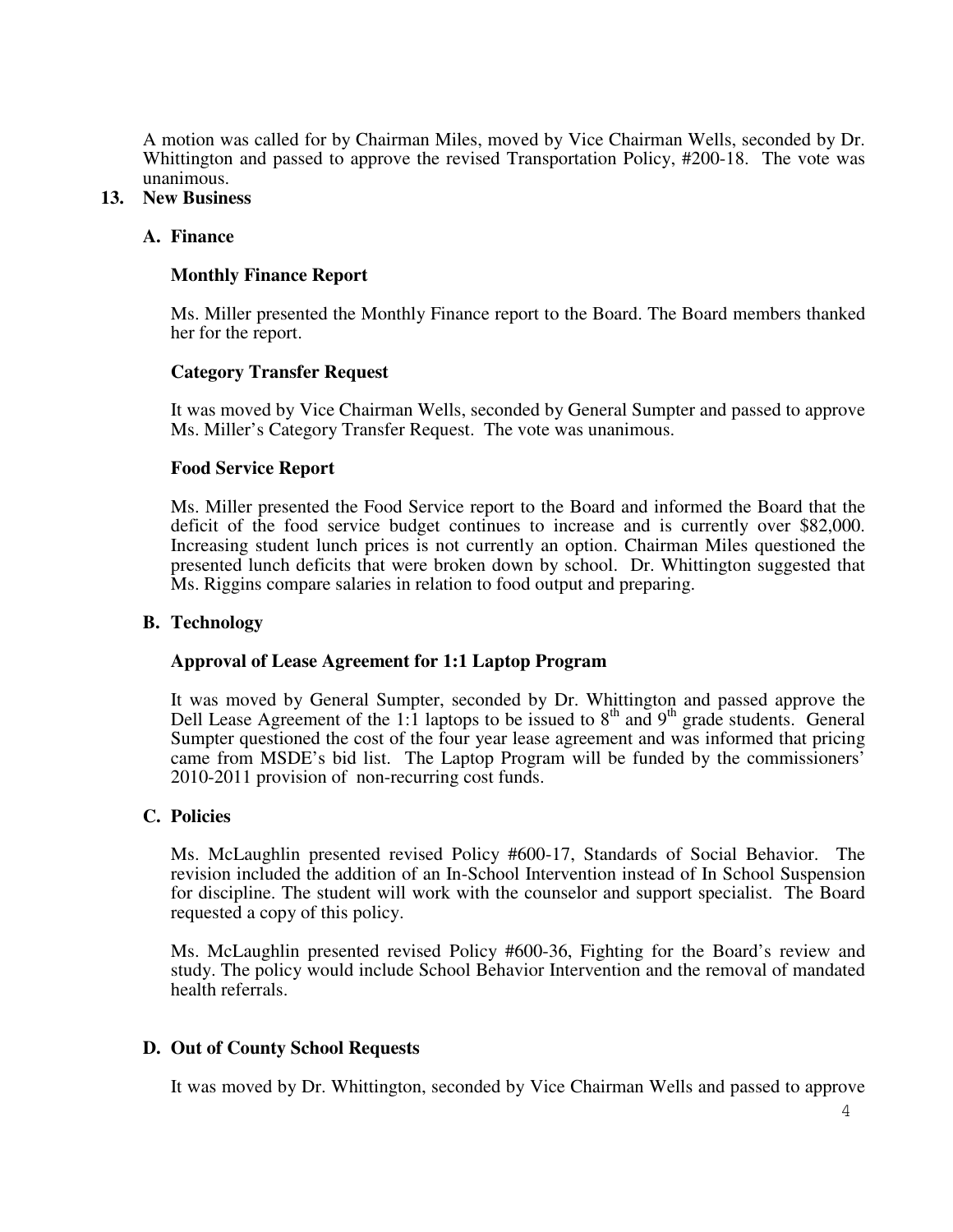the presented Out of County School requests. Two requests are parents who work for Somerset County Public Schools and the other two requests are parents working for the University of Maryland Eastern Shore.

## **E. Facilities and Transportation**

### **Substitute Bus Driver Request**

It as moved by Dr. Whittington, seconded by Vice Chairman Wells and passed to approve Mr. Daugherty's request to train Daniel Collins as a substitute bus driver.

### **Food and Nutrition Service Report**

Mr. Daugherty provided a brief overview of thee Food Service Program followed with the introduction of Ms. Riggins, Food and Nutrition Services Supervisors. Ms. Riggins began her report highlighting the various services the program provided during the summer. Lunch was provided for students attending the Garland Hayward Center as well as Woodson Elementary School (It Takes A Village). Any child under the age of 18 will be given lunch at the preparing site. An afterschool Lunch Program is also a developing idea. Ms. Riggins informed the Board that a great portion of the deficit came during the blizzard and the four day North Bay Field Trip the SIS students attended and staffing managers were out a lot. Additional reimbursements will be sought, grab-n-go lunches will provided and currently Sysco stores our food, which is cheaper than storing it ourselves. The Board thanked Ms. Riggins for her report.

## **Capital Improvement Plan**

The Capital Improvement Plan was replaced with an update on the Washington High School Renovation.

### **Comprehensive Maintenance Plan**

Mr. Daugherty presented the Comprehensive Maintenance Plan for the Board's review and study. The Board will vote at the next Board meeting.

### **F. Human Resources**

### **Job Descriptions**

Mr. Lawson presented the revised Secondary Literacy Supervisor job descriptions for the Board's review and study. The Board will vote at the next board meeting.

### **New Hire, Retires, and Resignations**

A motion was called for by Chairman Miles, moved by Vice Chairman Wells, seconded by General Sumpter and passed to approve Mr. Lawson's Human Resources report. The motion was carried unanimously.

### **Out of State Travel**

There was no out of state travel to report.